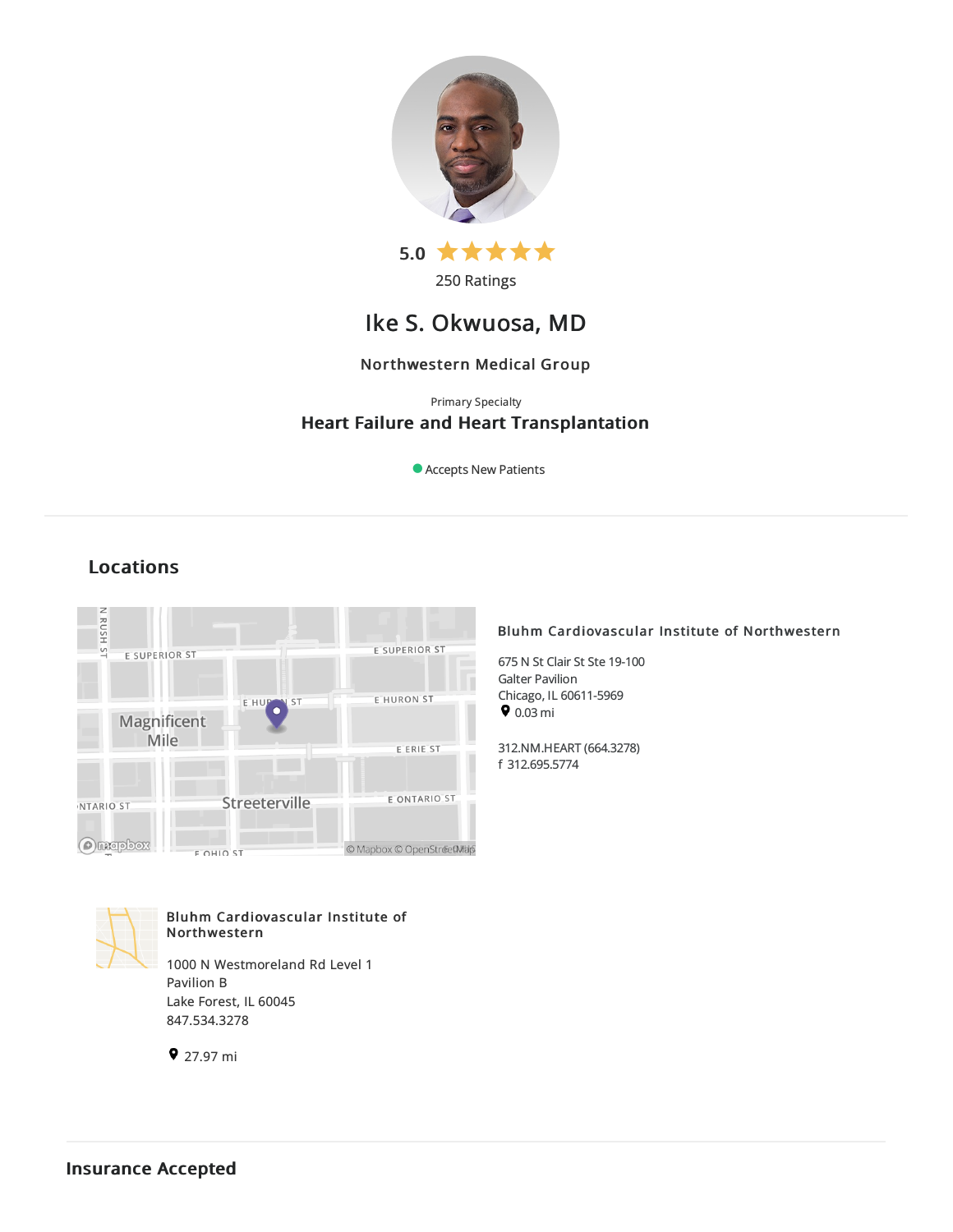Insurance plans are subject to change. View [insurance](https://www.nm.org/patients-and-visitors/billing-and-insurance/insurance-information/accepted-insurance-plans) plans accepted at each hospital and by each NMHC physician group.

## Practice Groups and Affiliations

| <b>Medical Group</b>      | Northwestern Medical Group                                          |
|---------------------------|---------------------------------------------------------------------|
| <b>Physician Category</b> | Northwestern Medicine Physician Network                             |
| On Medical Staff At       | Northwestern Lake Forest Hospital<br>Northwestern Memorial Hospital |
| <b>Education</b>          |                                                                     |
| <b>Medical Education</b>  | MD, Georgetown University School of Medicine - 2010                 |
| Residency                 | McGaw Medical Center of Northwestern University - 2013              |
| Fellowship                | Johns Hopkins University - 2016<br>Johns Hopkins University - 2017  |

## Board Certifications

American Board of Internal Medicine- Advanced Heart Failure & Transplant Cardiology (Certified)

American Board of Internal Medicine- Cardiovascular Disease(Certified)

American Board of Internal Medicine- Internal Medicine(Certified)

## Practice Focus Areas

Cardiac Amyloid Cardiac Sarcoidosis Heart Transplantation Ventricular Assist Devices Cardiomyopathy Congestive Heart Failure(CHF)

## Ratings & Reviews

At Northwestern Medicine, our patient's feedback is important to us. While different care providers have their own unique strengths, we strive to be as transparent as possible with our quality of care. Read more

## Care Provider Ratings

Overall rating

5.0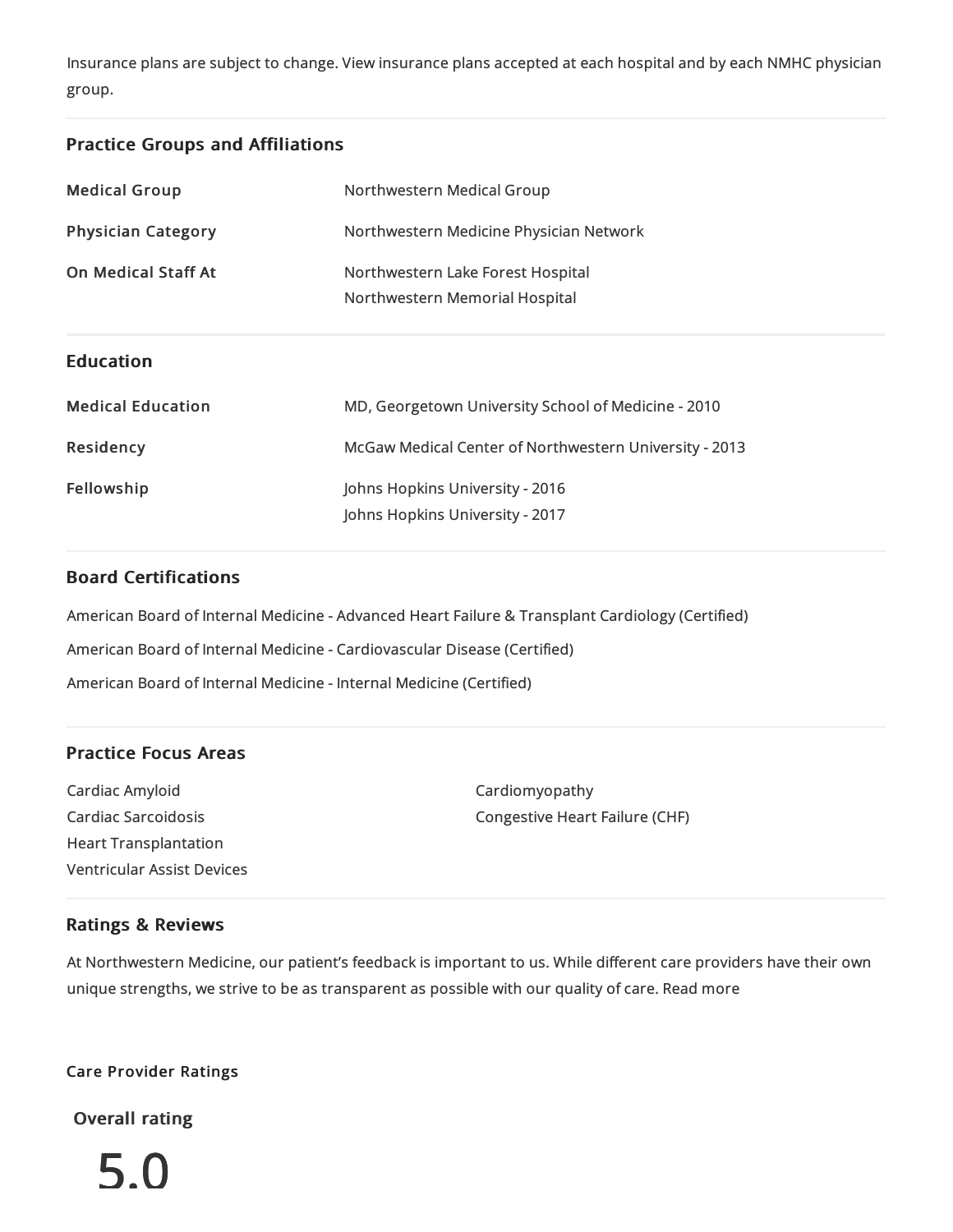

#### Reviews From Patients 128 Reviews

AUGUST 312021

## He's very good

#### AUGUST 282021

Dr. Okwuosa is a very good doctor. I am having trouble with the travel to get to Northwestern.

#### AUGUST 272021

## Very proficient.

## AUGUST 262021

W e had a great conversation, and I feel he really cares.

#### AUGUST 232021

My doctor was very caring about my health and listened to my concerns and answered all my questions.

## AUGUST 232021

## Knowledgeable and pleasant.

## AUGUST 192021

He gives you lot of information and he is concern about your health.

## AUGUST 182021

Dr. Okwuosa is a very kind and understanding physician who takes his time to listen and answer all your questions.

## AUGUST 172021

He is the biggest best doctor ever. I feel every comfortable with him.

#### AUGUST 102021

He make us feel his acknowledgment.

#### AUGUST 62021

## Very through and explained things well

## AUGUST 32021

Excellent care and compassion.

#### AUGUST 22021

He is an excellent doctor and has empathy for my situation.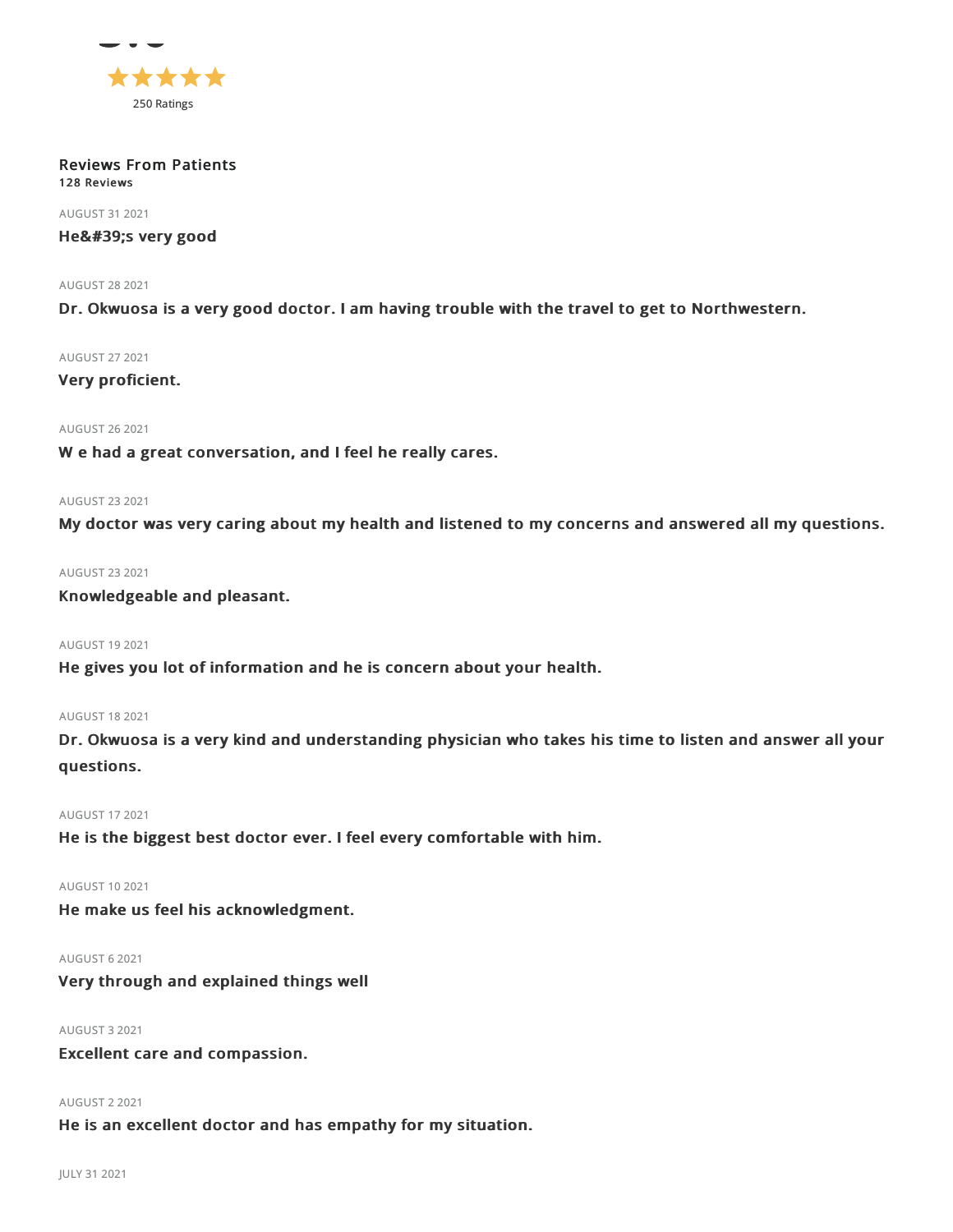## He's very attentive and straightforward.

#### JULY 282021

He explaines everything and answers all our questions.

#### JULY 282021

Aside from the fact that he has a great smile, Dr. Okwuaso wanted to know how I felt, everything that led up to me coming to Northwestern. We discussed continuance of care, taking downs notes and questions for my next appointment. Renewing my confidence in the care I receive from the Bluhm cardiology team.

#### JULY 282021

Very thorough and has a good disposition.

#### JULY 142021

Dr. Okwuosa was very thorough in his conversation with me regarding my heart issues. He also listened to my lungs and heart.

JULY 122021

Takes great care of me

#### JUNE 172021

He's very attentive very knowledgeable very inclusive in your care

JUNE 162021

Very knowledgeable

JUNE 142021

## Listened

JUNE 42021

Listen s

### MAY 29 2021

My first consult with Dr Okwuosa and reviewing my complex case he quickly understood my situation and immediately started the process of putting a plan together for me.

### MAY 282021

He's a very good doctor and goes to great lengths to make sure I receive the best care.

#### MAY 272021

He, Dr. Okwuosa is very devoted doctor. He is always intense in your ongoing daily health/symptoms. Dr Okwuosa is an excellent cardiologist.

#### MAY 25 2021

Excellent care and personality.

#### MAY 20 2021

 $\mathbf{S}$  and  $\mathbf{S}$  . On the issue pleasant and up lifting attitude. He in the issue interesting and prober  $\mathbf{S}$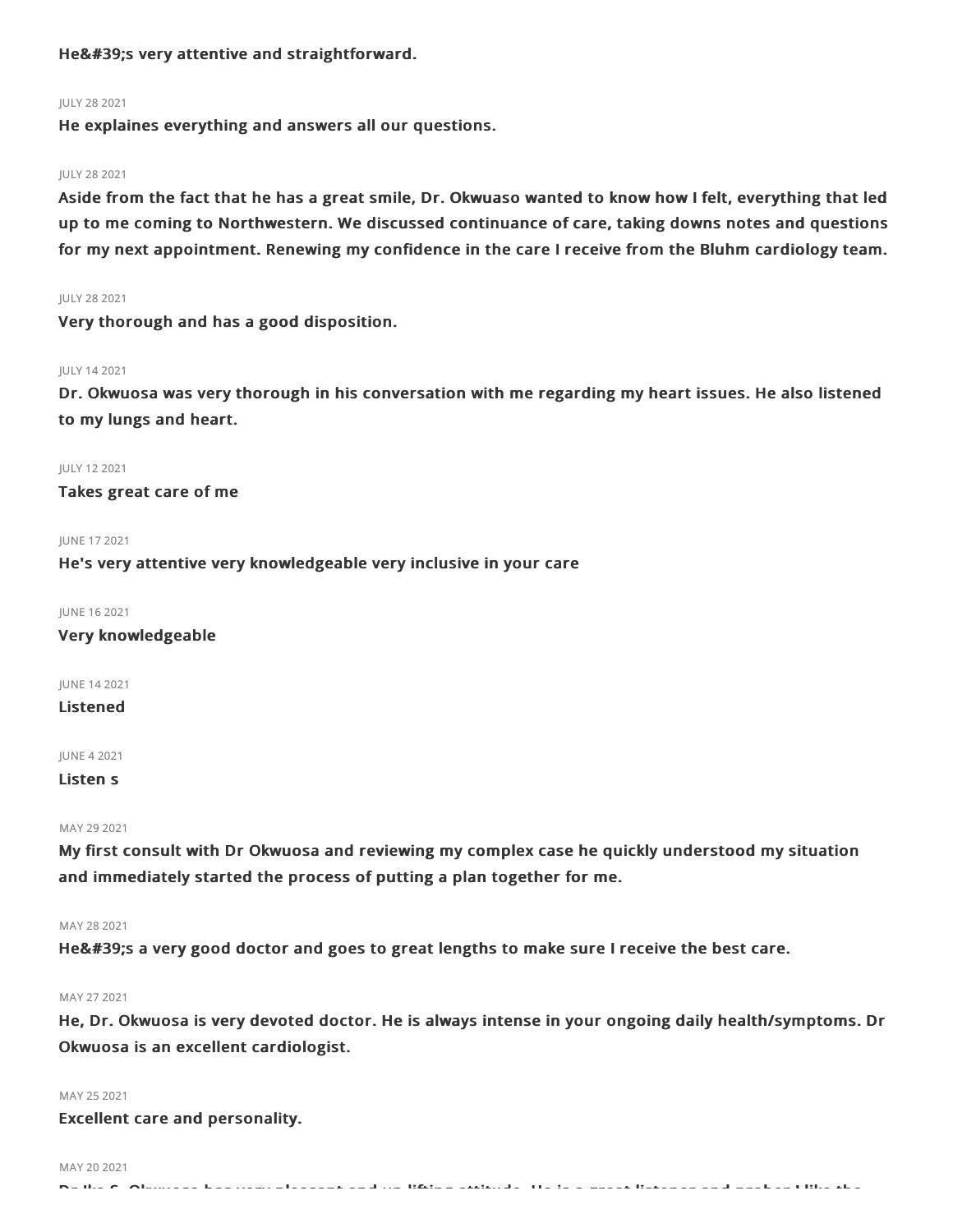Dr Ike S. Okwuosa has very pleasant and up lifting attitude. He is a great listener and prober I like the way he analyze and explains my cardiology issues with me He tries to make sure I understand my heart issues if I don't understand he will pull up pictures for visual directions and understanding. When I leave his office visit I feel better and like a valued person and patient.

#### MAY 72021

Excellent Dr., Answers all questions clearly and makes sure you understand them

#### APRIL282021

personable and professional

## APRIL262021

Intelligent, expert, inspirational, friendly, communicative, caring, interested, concerned.

#### APRIL262021

He's the best!! He changed my life! A wonderful, caring person!

#### APRIL 21 2021

He was very knowledgeable seem very caring took his time while he was asking me how I felt and what he might be able to do to help me

#### APRIL202021

Great doctor. Took the time to learn my understanding of my health and explain in a way that was also comforting.

## APRIL202021

Dr Ike keeps abreast of medical summaries from my medical team to ensure my heart care plan continues to remain top of the line

#### APRIL 19 2021

Professional and easy to speak with...

APRIL 15 2021

Listens and answers my questions

## APRIL 5 2021

Dr. Ike Okwuose, was very informative about the heart and the Amyloidosis disease.

## MARCH 102021

## Very thorough

MARCH 102021

## Very knowledgeable and friendly.

MARCH 82021

He's an excellent, caring doctor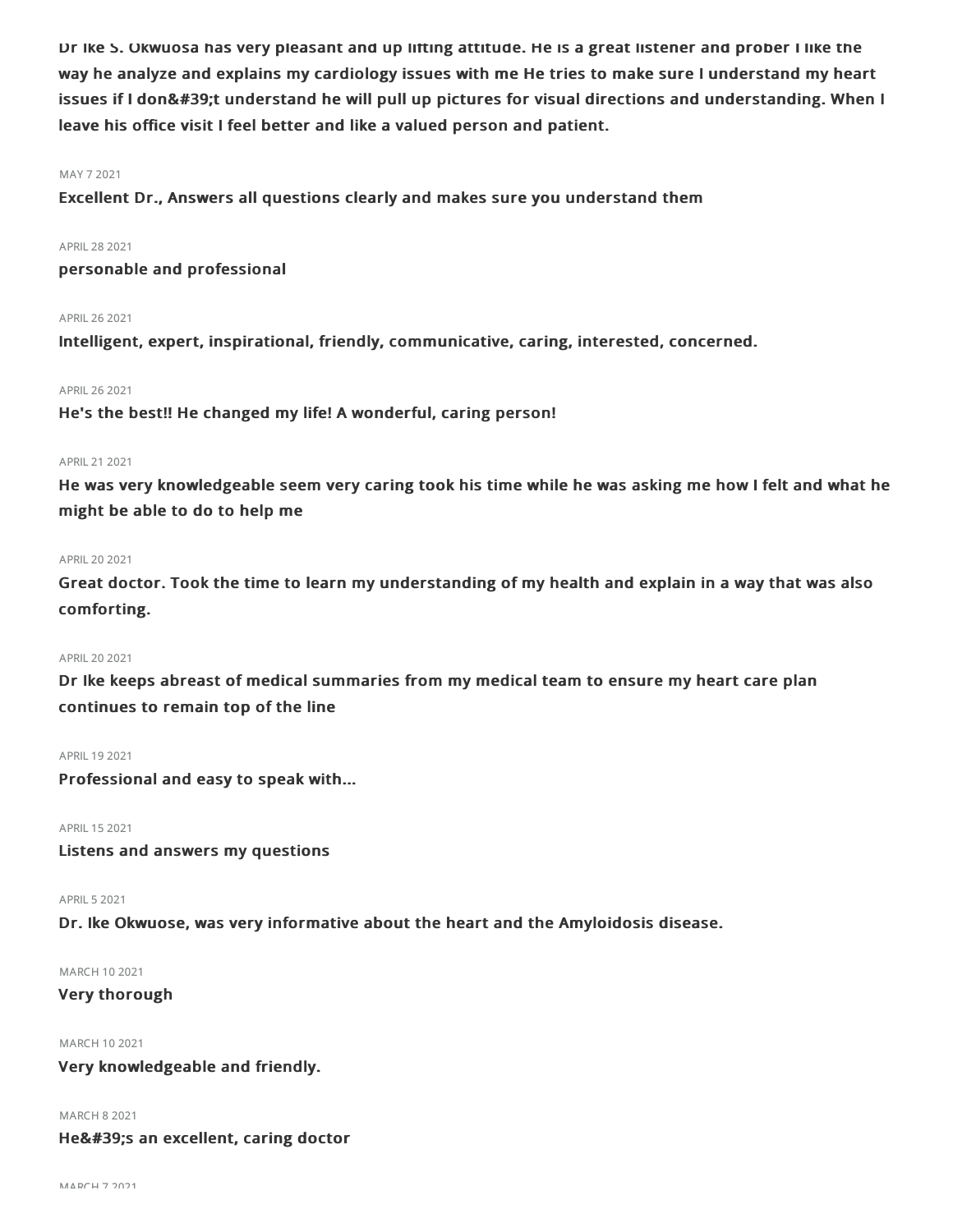MARCH 72021

I do feel confident with Dr. Okwuosa but not with the department staff.

## MARCH 52021

Dr. Okwuosa was extremely kind and helpful in his explanation. Great patient management.

#### MARCH 12021

The courtesy and respect I receive in a friendly atmosphere at NW Medicine. Also the doctor and staff do not talk into the medical jargon to confuse, rather in a plain English communication that is understandable. I would certainly recommend NW in general and Dr Okwuosa in particular to friends and family should there rise a need God forbid.

#### MARCH 12021

He is very kindly

### **FEBRUARY 25 2021**

Very patient and has good bedside manners.

FEBRUARY 23 2021

He is kind and smart and efficient.

**FEBRUARY 22 2021** 

He was very knowledgeable and friendly

#### **FEBRUARY 22 2021**

Very knowledgeable and explains everything. I like him very much because he makes me feel very comfortable.

#### **FEBRUARY 22 2021**

My first visit was very informative and he was very knowledgeable in regulars to my care. He also had an up eat personality

#### FEBRUARY 19 2021

I would recommend him to anyone who wants a competent and low-keyed Cardiologist

#### FEBRUARY 17 2021

Thorough

#### FEBRUARY 15 2021

Took his time with me and explained things to me so I could understand everything

#### FEBRUARY 8 2021

Dr Okwuosa is very knowledgeable in his field. Always extremely pleasant and helpful I have every confidence in him.

#### FEBRUARY 82021

He's always listen to what you say and answers all questions.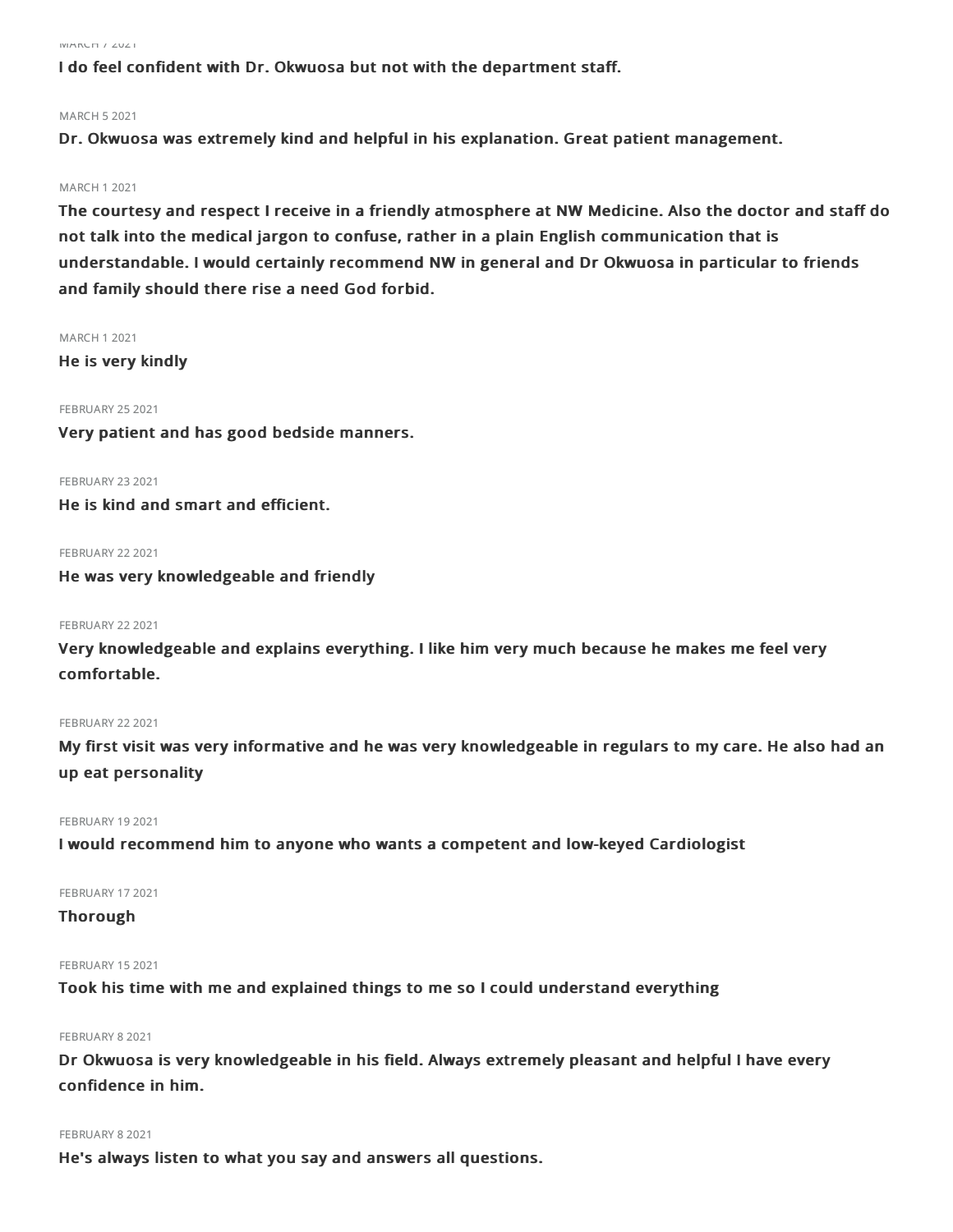#### JANUARY 222021

I love my doctor He's friendly and pleasant

## JANUARY 22 2021

He took his time and seemed very interested and what what my needs where. He was able to answer my questions in a manner that I understood. He seemed interested and didn't rush the consul.

## JANUARY 22 2021

Dr. Okwuosa explain everything to the point made me feel comfort. And very clear of what he was saying.

## JANUARY 132021

He's kind patient and knowledgeable

## JANUARY 8 2021

I'm convinced that saved my life and got my medication straightened out to where I can function pretty normal these days.

#### JANUARY 42021

Takes the time to explain and answer your questions listen to you and give you his opinion on the treatment that Would be best for you

#### DECEMBER 29 2020

Iam very pleased with Dr. Okwuosa's professionalism.

DECEMBER 21 2020

He gives me straight forward answers to all my questions.

## DECEMBER 182020

Very knowledgeable and kind physician.

### DECEMBER 182020

I explained above he should get an doctors award. He should be part of executive staff if doctors.

#### DECEMBER 162020

He cares for your well being

#### DECEMBER 162020

He listened carefully

## DECEMBER 92020

We trust him and that is the most important part of healthcare.

## DECEMBER 72020

Personable, professional, and knowledgeable

#### DECEMBER 72020

Dr. Okwuosa is a pleasure to work with. He is not at all condescending, despite his vast knowledge. I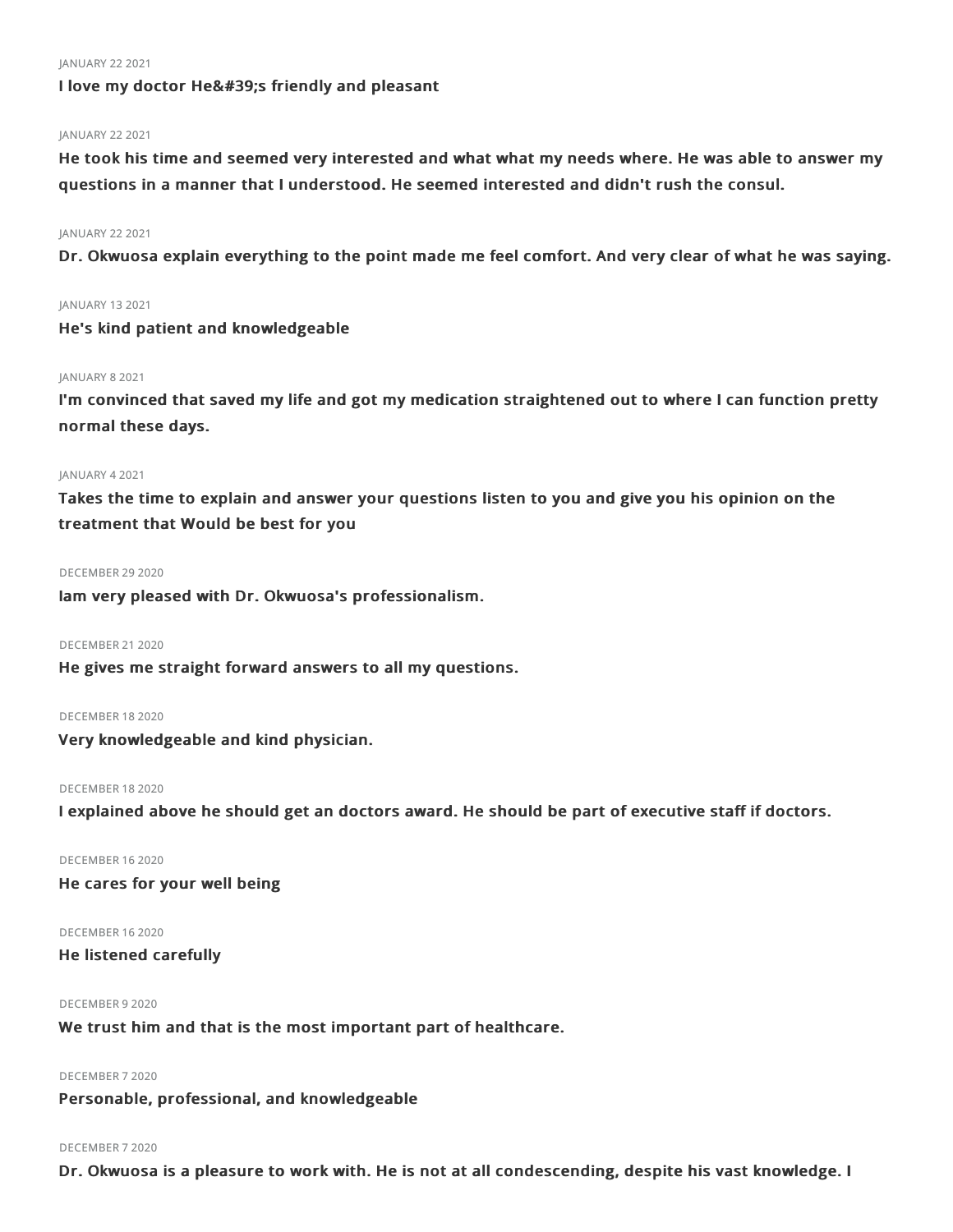## definitely trust his advice.

#### NOVEMBER 302020

I was very pleased with his follow up on my tests and he explained them to me. Great experience!

#### NOVEMBER 272020

Explains concepts in layman's terms. He actually read my chart...which was pretty extensive.

#### NOVEMBER 272020

Dr Ike Okwuosa is a great Dr. He explains everything clearly and listens to all your questions.

NOVEMBER 252020

He makes sure all of my needs are met

#### NOVEMBER 182020

Always simple and informative

#### NOVEMBER 182020

He deserves a higher score than 10 he's always been Pleasant speaking not aggressive not loud but soft the good doctor you need more doctors like help like Ike stay recover

#### NOVEMBER 152020

Services, profesional actitud and treatment.

### NOVEMBER 132020

Highly communicative in translating his highly knowledgeable grasp of his field in practical terms that my Mother could understand

### NOVEMBER 132020

Consistent competent and kind care.

#### NOVEMBER 102020

Personable, goes out of the way to explain what he's doing and why

NOVEMBER 102020

You're the best!

OCTOBER 302020

From my experience as a patient.

OCTOBER 262020

He's the best

OCTOBER 262020

Great top notch doctors

OCTOBER 82020 He is a great doctor who is very knowledgeable and good listener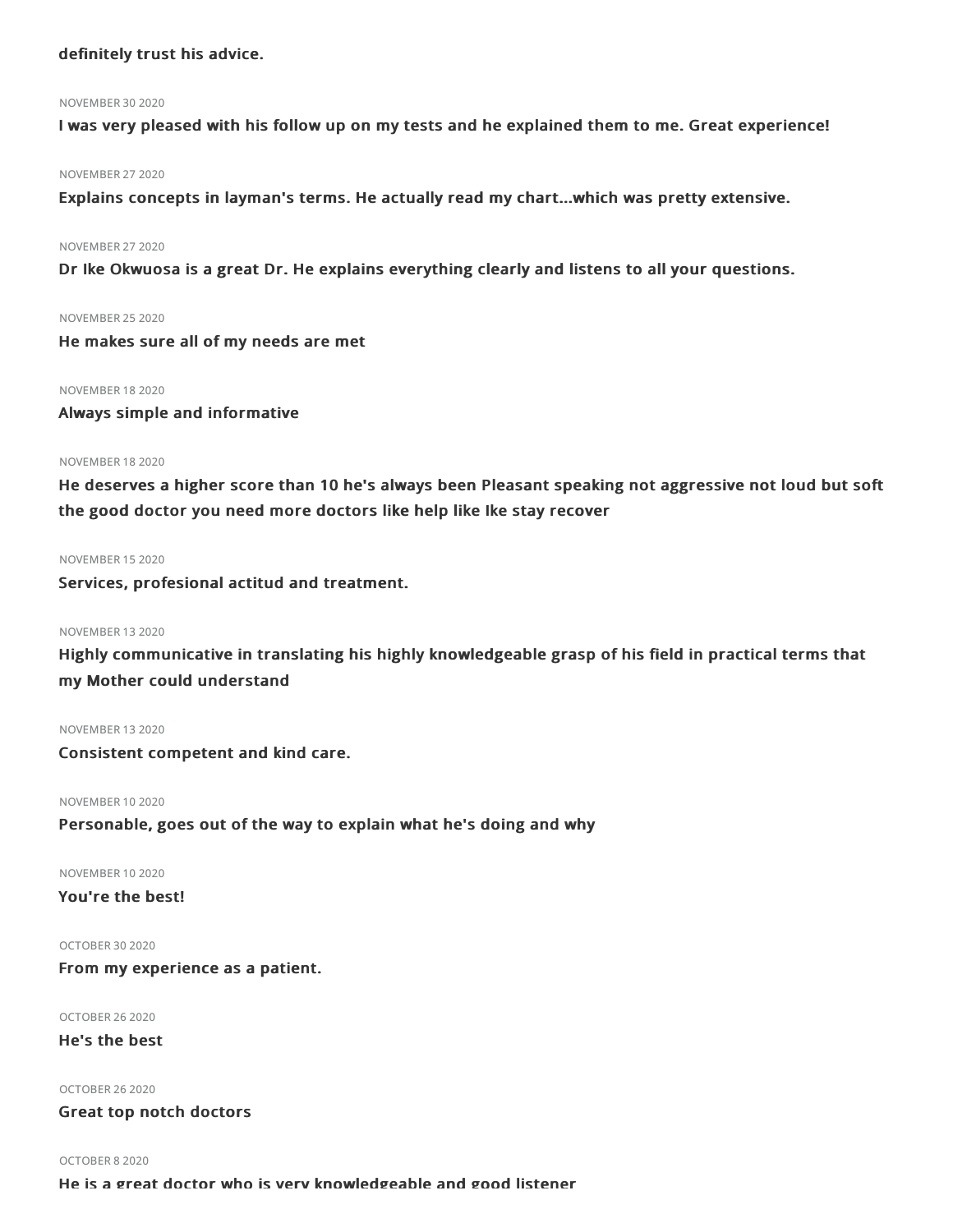He is a great doctor who is very knowledgeable and good listener

#### OCTOBER 82020

## Excellent doctors and good organized office

OCTOBER 52020

very good worker

OCTOBER 52020 because the staff treat me good

#### SEPTEMBER 28 2020

Spent time discussing past medical history and very attentive to my needs as an athlete. Logical next steps were laid out and I felt we were working towards finding a solution.

#### SEPTEMBER 28 2020

Excellent & easy check in process. On time for appointment

#### SEPTEMBER 27 2020

Dr Okwuosa is very easy to speak with. He asks a lot of questions, he is thorough and he takes time to explain he thought process. I look forward to working with him.

#### SEPTEMBER 26 2020

Explains everything very carefully.

SEPTEMBER 26 2020

Always on time. Doctor was very thorough.

#### SEPTEMBER 26 2020

Great bedside manner. Willingness to explain in simple terms the nature of complex problems.

#### SEPTEMBER 26 2020

Appreciate the thoughtful doctors.

#### SEPTEMBER 24 2020

I think he genuinely cares!

#### SEPTEMBER 24 2020

I like the fact a NWM clerk called to get a list of all my medicines and Vitamin/herbs that I take routinely a few hours before my appointment time. I also like the Medicine changes that the doctors made for me to take, which has helped me to feel better.

#### SEPTEMBER 21 2020

He's an amazing, patient doctor with excellent bedside manner.

#### SEPTEMBER 21 2020

Doctors are informed and helpful, but some need to work on their bedside manners and communication amongst team members.